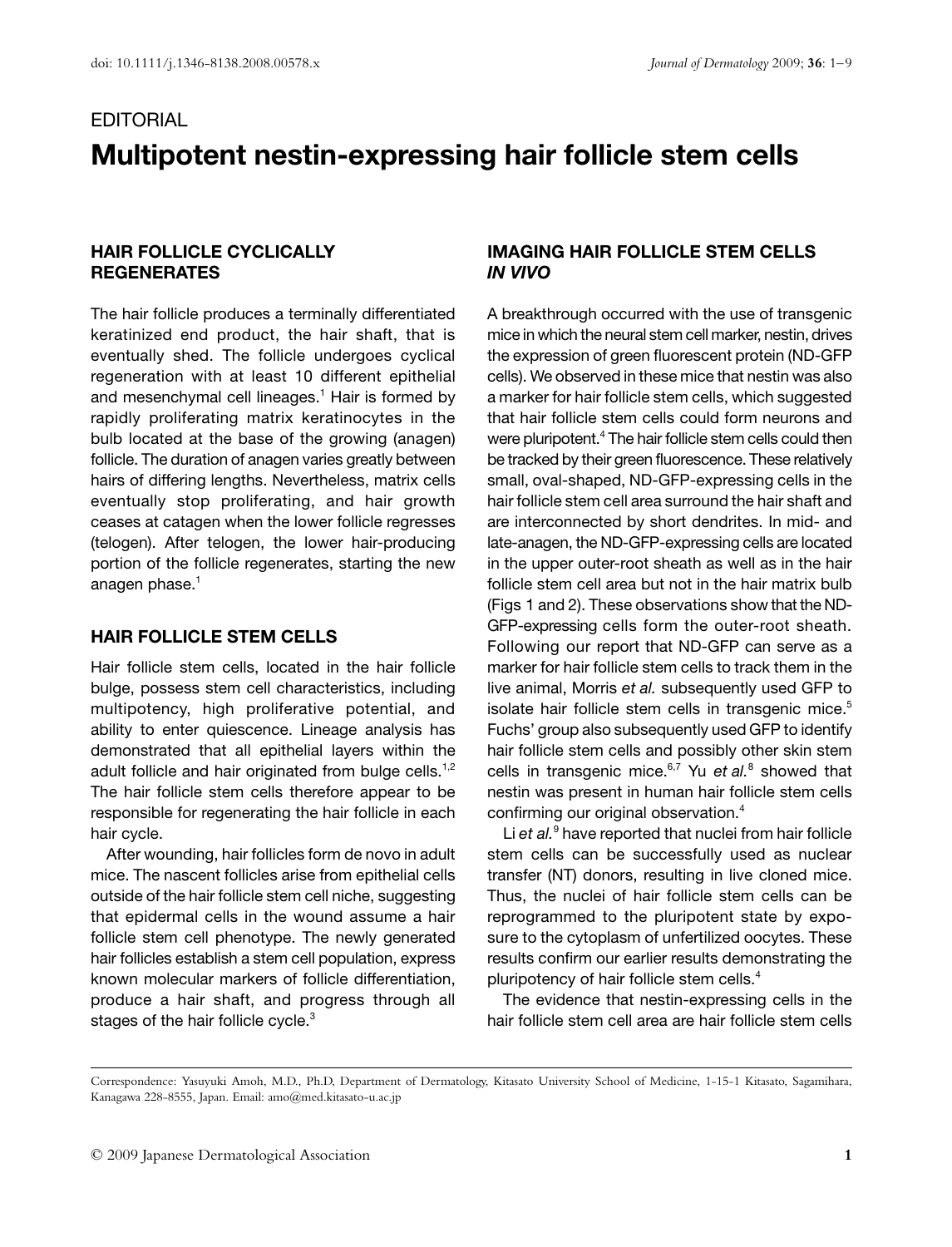

Figure 1. Hair follicle stem cells in the hair-growth cycle.<sup>9</sup> (a,b) ND-GFP hair follicle stem cells (red arrows) are located in the hair follicular stem cell area (the permanent upper hair follicle immediately below the sebaceous glands in the hair follicle stem cell area surrounding the bulge area) in telogen phase. Day 2 (c) and day 4 (d) after anagen induction by depilation. Note the new hair follicle outer-root sheath cells (white arrows) formed directly from the ND-GFP hair follicle stem cells. Day 6 (e) and day 8 (f) after anagen induction by depilation. Note the ND-GFP outer-root sheath cells (white arrows) in the upper two-thirds of the hair follicle. Day 16 (g), day 20 (h) and day 22 (i) after depilation. Note in (g-i) that the hair follicles are in the catagen phase and are undergoing regression and degeneration, including the ND-GFP cells in the outerroot sheath. The hair follicle stem cell area containing ND-GFP stem cells remains.

rather than a population of stem cells that reside in the hair follicle whose purpose is to regenerate the neuronal and endothelial components associated with the pilosebaceous unit is that the nestin-expressing (and GFP-expressing) cells have been imaged over time to regenerate a large portion of the hair follicle.<sup>4</sup> The ND-GFP marker may have enabled the identification and isolation of the most pluripotent cells in the hair follicle stem cell area.

# **PLURIPOTENCY OF HAIR FOLLICLE STEM CELLS TO FORM NEURONS, GLIA AND OTHER CELL TYPES**

Hair follicle stem cells from adult mice, when combined with neonatal dermal cells, formed hair follicles after injection into immunodeficient mice.<sup>5,10</sup> Cultured, individually cloned bulge cells from adult mice also were shown to form hair follicles in skin reconstitution assays.10

Recently, Taylor *et al.*11 reported that hair follicle bulge stem cells are potentially bipotent, because they can give rise to not only cells of the hair follicle but also to epidermal cells. However, hair follicle stem cells may form epidermal stem cells only when the epidermis is wounded.12 Other experiments also have provided new evidence that the upper outerroot sheath of vibrissal (whisker) follicles of adult mice contains multipotent stem cells, which can differentiate into hair follicle matrix cells, sebaceous gland basal cells and epidermis.13 Toma *et al.* reported that multipotent adult stem cells isolated from mammalian skin dermis, termed skin-derived precursors (SKP), can proliferate and differentiate in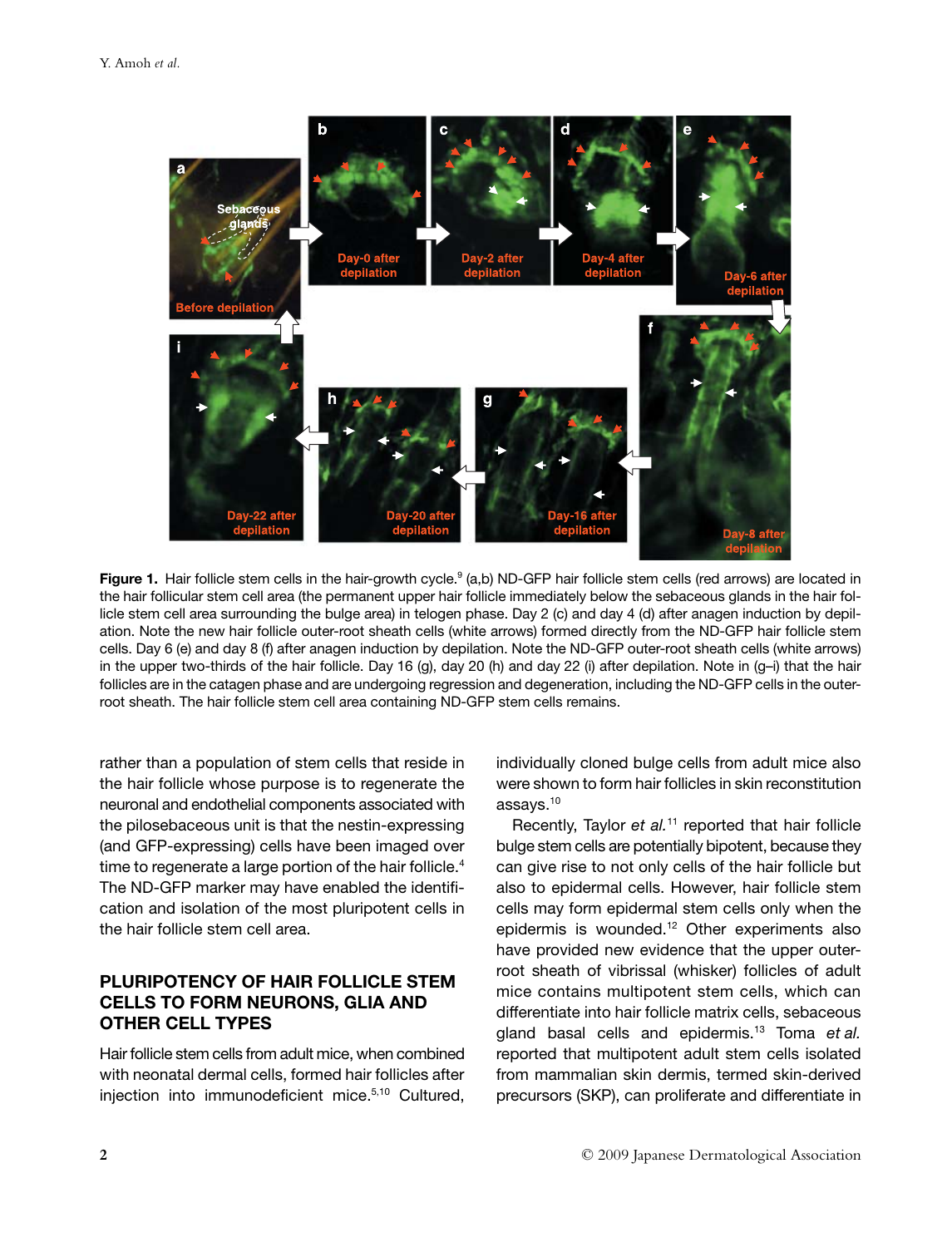

**Figure 2.** View from the dermis side of the dorsal skin in ND-GFP transgenic mice.<sup>15</sup> (a) ND-GFP cells are visualized in the follicle stem cell area (white arrows) along with blood vessels (red arrows). The ND-GFP blood vessels (red arrows) are connected to ND-GFP hair follicle cells (white arrows). (b) Schematic of telogen hair follicle showing position of ND-GFP hair follicle stem cell areas (black arrows) and blood vessel network (red arrows). The ND-GFP blood vessels (red arrows) are connected to ND-GFP hair follicle cells (white arrows). The hair follicle stem cell area (black arrows) is located beneath the sebaceous gland (blue arrows). (Scale bars, 100 μm.)

culture to produce neurons, glia, smooth muscle cells and adipocytes.<sup>14</sup> However, the exact location of these stem cells in skin is unknown, and their functions are still unclear.

We observed that in ND-GFP mice, skin blood vessels express ND-GFP and appear to originate from hair follicles and form a follicle-linking network. This was seen most clearly by transplanting ND-GFP-labeled vibrissa (whisker) hair follicles to unlabeled nude mice. New vessels grew from the transplanted follicle, and the number of vessels increased when the local recipient skin was wounded. The ND-GFP-expressing blood vessels display the characteristic endothelial-cell-specific markers CD31 and von Willebrand factor (Fig. 2).15

ND-GFP hair follicle stem cells can differentiate into neurons, glia, keratinocytes, smooth muscle cells and melanocytes *in vitro*. These pluripotent ND-GFP stem cells are positive for the stem cell marker CD34 and negative for keratin 15, suggesting their relatively undifferentiated state as mentioned

above. The apparent primitive state of the ND-GFP stem cells is compatible with their pluripotency.<sup>16</sup> The ND-GFP hair follicle stem cells may be more primitive than those hair follicle stem cells previously isolated (Figs  $3$  and  $4$ ).<sup>2</sup> These results have subsequently been independently confirmed.17 Furthermore, we showed that the hair follicle stem cells differentiated into neurons after transplantation to the subcutis of nude mice.<sup>18</sup>

## **HAIR FOLLICLE STEM CELLS AND NERVE REPAIR**

When the GFP hair follicle stem cells were implanted into the gap region of a severed sciatic nerve, they greatly enhanced the rate of nerve regeneration and the restoration of nerve function. After transplantation to severed nerves, the hair follicle stem cells differentiated largely into Schwann cells, which are known to support neuron regrowth. Function of the rejoined sciatic nerve was measured by contraction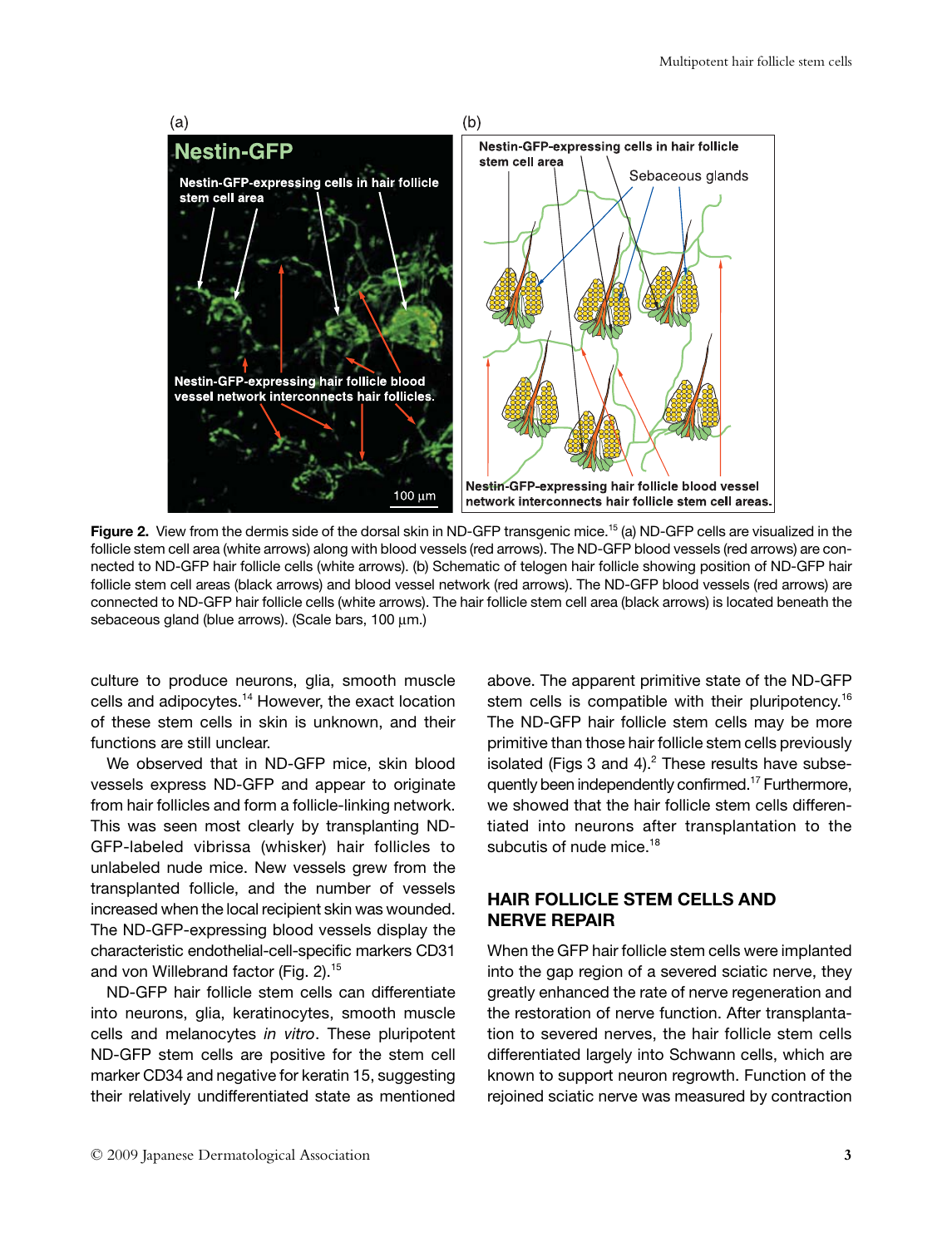



Figure 3. Isolation, culture, and characterization of ND-GFP hair follicle stem cells.<sup>16</sup> (a) Schematic representation of a vibrissa hair follicle in ND-GFP transgenic mice showing the position of the ND-GFP-expressing vibrissa follicle stem cell area (red arrows) and ND-GFP-expressing outer-root sheath cells (black arrows). (b) Isolated ND-GFP-expressing vibrissa follicle stem cell area contains ND-GFP-expressing hair-follicle stem cells (white arrow heads). (c1,c2) The ND-GFPexpressing hair-follicle stem cells in the vibrissa follicle stem cell area were isolated and suspended in Dulbecco's minimum essential medium (DMEM)-F12 containing B-27 and 1% methylcellulose supplemented with basic fibroblast growth factor (bFGF) every 2 days. (d1,d2) After 4 weeks, ND-GFP-expressing hair-follicle stem cells from the vibrissa follicle stem cell area formed the ND-GFP-expressing cell colony. (e) ND-GFP-expressing cells within the colony from the vibrissa follicle stem cell area were CD34-positive (e1), and the ND-GFP-expressing cells within the colony were negative for K15 (e2), III β-tubulin (e3) and CD31 (e4). GFP, green fluorescent protein.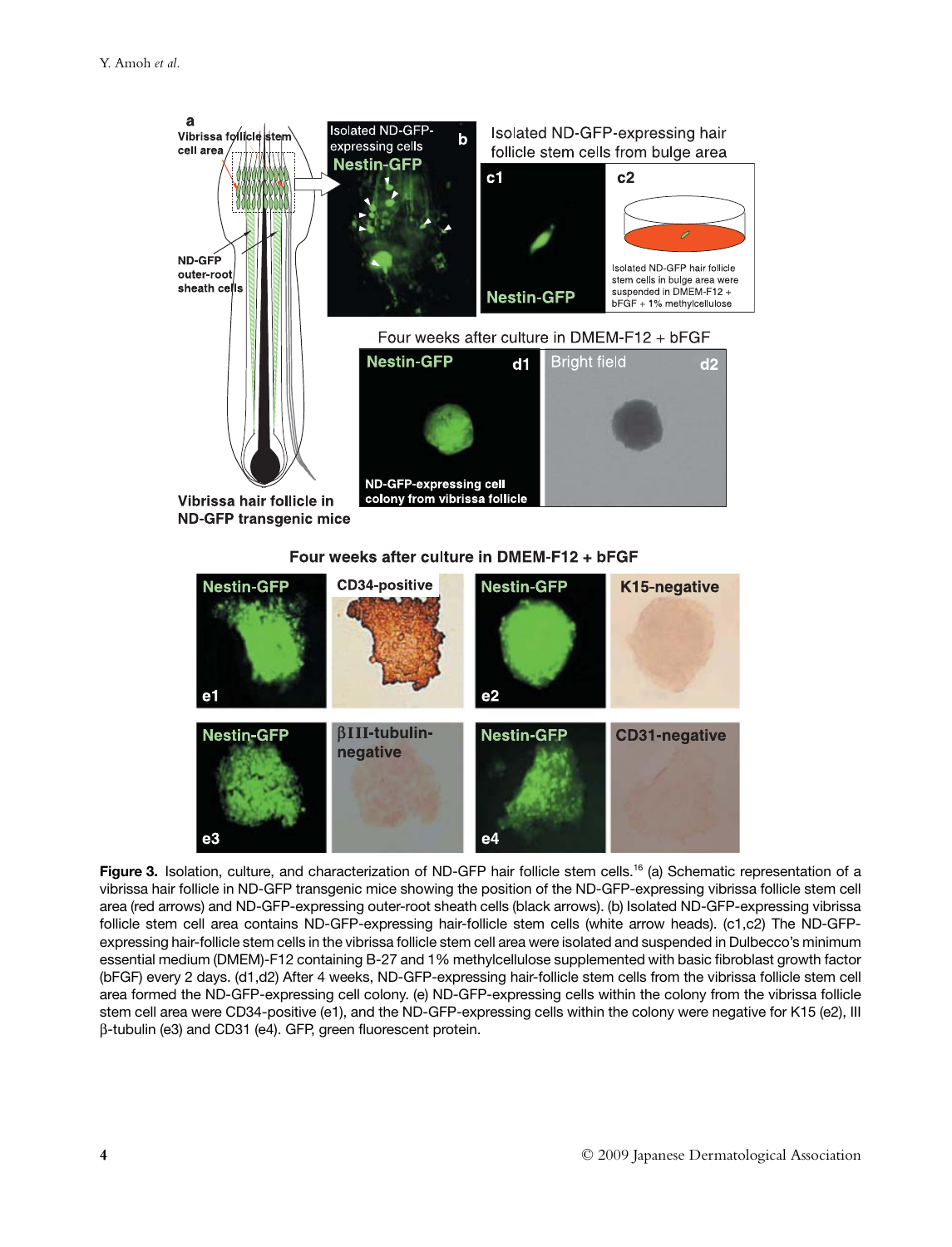

**Figure 4.** Differentiation of ND-GFP hair follicle stem cells *in vitro*. 16 The ND-GFP-expressing cell colony was switched to RPMI-1640 containing 10% fetal bovine serum (FBS) from Dulbecco's minimum essential medium (DMEM)-F12 containing B-27 and 1% methylcellulose supplemented with basic fibroblast growth factor (bFGF) every 2 days. Two days after switching into RPMI-1640 containing 10% FBS, differentiating cells migrated out of the ND-GFP-expressing cell colony. Seven days after switching to RPMI-1640, many differentiating cells migrated out of the ND-GFP-expressing cell colony. ND-GFP-expressing cells differentiated to III β-tubulin-positive neurons which maintain ND-GFP-expression. Five days after switching to RPMI-1640, ND-GFP-expressing cells differentiated to K15-positive cells. The K15-positive cells still expressed ND-GFP. ND-GFP-expressing cells differentiated to K5/8-positive cells 2 weeks after switching to RPMI-1640. Seven days after switching to RPMI-1640, ND-GFP-expressing cells differentiated to glial fibrillary acidic protein (GFAP) positive astrocytes. Seven days after switching to RPMI-1640, ND-GFP-expressing cells differentiated to 2′,3′-cyclic nucleotide 3′-phosphodiesterase (CNPase)-positive oligodendrocytes. One month after culture in RPMI-1640 containing 10% FBS, ND-GFP-expressing cells differentiated to smooth muscle actin-positive smooth muscle cells. Two months after culture in DMEM-F12 containing B-27 and 1% methylcellulose supplemented with bFGF every 2 days, ND-GFP-expressing cells differentiated to melanocytes containing melanin. Some melanocytes still expressed ND-GFP.

of the gastrocnemius muscle upon electrical stimulation. The transplanted mice recovered the ability to walk normally (Figs 5 and 6).<sup>19</sup>

## **CONCLUSIONS**

We have shown that the hair follicle stem cell area is an abundant easily accessible source of actively growing pluripotent adult stem cells that could serve as a clinical resource in humans. The availability of the ND-GFP mice has enabled the identification, isolation and characterization of these highly pluripotent hair follicle stem cells. These hair follicle stem cells express the stem cell marker CD34 and nestin but are negative for the keratinocyte marker keratin 15, indicating their relatively undifferentiated state.

The hair follicle stem cells can differentiate into neurons, glia, keratinocytes, smooth muscle cells and melanocytes *in vitro*. *In vivo* studies show the nestin-driven GFP hair follicle stem cells can differentiate into blood vessels and neural tissue after transplantation to the subcutis of nude mice. Hair follicle stem cells implanted into the gap region of a severed sciatic or tibial nerve greatly enhance the rate of nerve regeneration and the restoration of nerve function. After transplantation to the severed nerve, the follicle cells transdifferentiate largely into Schwann cells, which are known to support neuron regrowth. The transplanted mice regained the ability to walk normally. Recently we have repaired the severed spinal cord by transplantation of hair follicle stem cells which differentiated mostly to Schwann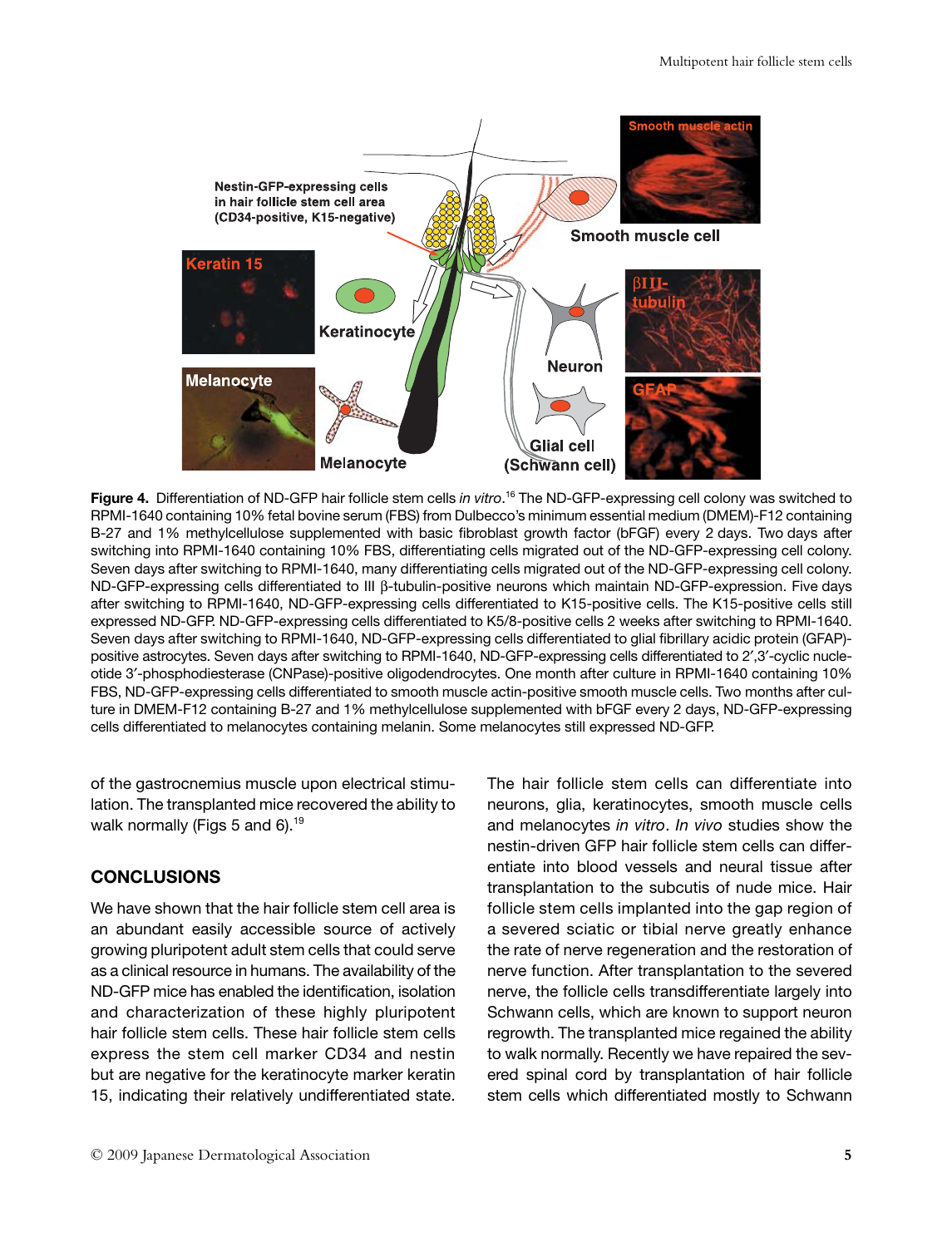

**Figure 5.** Rejoining severed sciatic nerve with hair follicle stem cells.<sup>19</sup> (a1) Schematic of vibrissa follicle of GFP transgenic mice showing the position of GFP- and nestin-expressing vibrissa follicle stem cell area (red arrows). (a2) Colony formed from GFP-expressing hair follicle stem cells from the vibrissa after 2 months in culture. (a3) GFP-expressing cells within the colony were nestin-positive. (b) GFP-expressing hair follicle stem cells grown for 2 months in Dulbecco's minimum essential medium (DMEM)-F12 containing B-27, 1% methylcellulose, and basic fibroblast growth factor (bFGF) were transplanted between the severed sciatic nerve fragments in C57BL/6 immunocompetent mice (blue arrow). (c1,c2) Fluorescence images from a live mouse. Two months after transplantation between the severed sciatic nerve, the GFP-expressing cells joined the severed sciatic nerve. (c2) Higher magnification of (c1). Bright field (d1) and fluorescence (d2) images of an excised sciatic nerve.

cells. The mice recovered most of their hind leg function.<sup>29</sup> Thus, hair follicle stem cells provide an effective, accessible, autologous source of stem cells for treatment of peripheral nerve and spinal cord injury.

The hair follicle stem cells thus have the potential as an alternative to the use of embryonal stem cells or fetal cells for regenerative medicine. The hair follicle stem cells do not have the ethical problems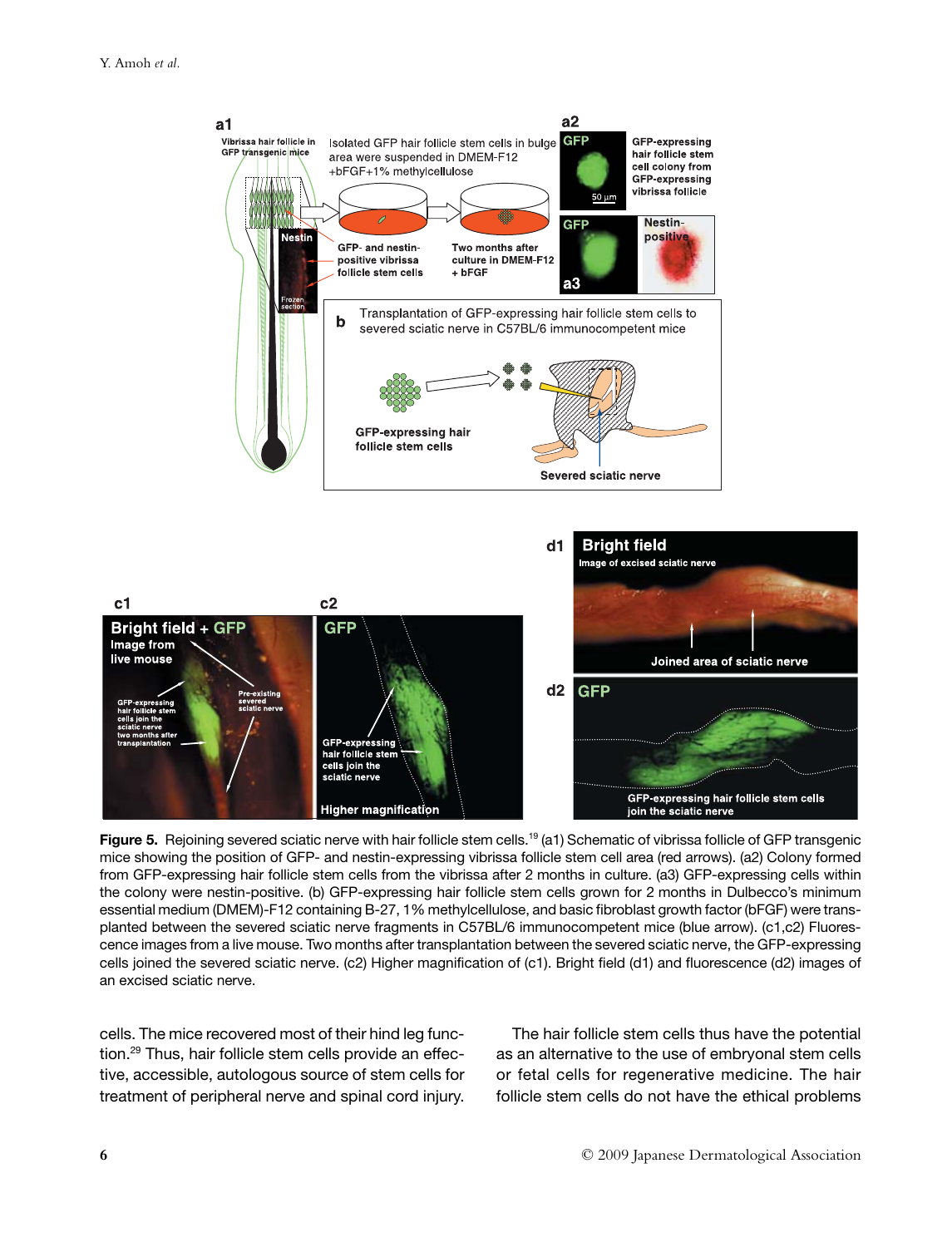

Figure 6. Cell types growing in area of sciatic nerve joined by hair follicle stem cells.<sup>19</sup> GFP-expressing vibrissa hair follicle stem cells were growing in the joined sciatic nerve. (a) Transverse section of joined nerve. In the marginal area of the joined nerve, GFP-expressing cells formed many myelin sheaths (white arrows). (a2) Higher magnification of area of (a1) indicated by the white dashed box. (b) Most of the GFP-expressing vibrissa hair follicle stem cells differentiated to Schwann cells and formed myelin sheaths surrounding axons.

that embryonal or fetal stem cells have. Even more important, the hair follicle stem cells are much more easily accessible than the other stem cell types and offer the potential for autologous treatment, as they can be readily expended in culture after isolation from the patient. The fact that Yu *et al.* have shown nestin expression and pluripotency of human hair follicle stem cells further suggests the clinical potential of hair follicle stem cells for regenerative medicine.<sup>8</sup>

Sieber-Blum *et al.* showed that neural crest cells grew out when the hair follicle was explanted, resulting in differentiation to a variety of cell types including neurons, smooth muscle cells, rare Schwann cells and melanocytes.20 The location of these cells within the follicle was not determined. Sieber-Blum *et al.* characterized the behavior of implanted neural crest stem cells from the hair follicle in the contusionlesioned murine spinal cord.<sup>18</sup> The grafted neural crest cells survived, integrated and intermingled with host neurites in the lesioned spinal cord. They did not proliferate and did not form tumors. Subsets expressed neuron-specific β-III tubulin, the GABAergic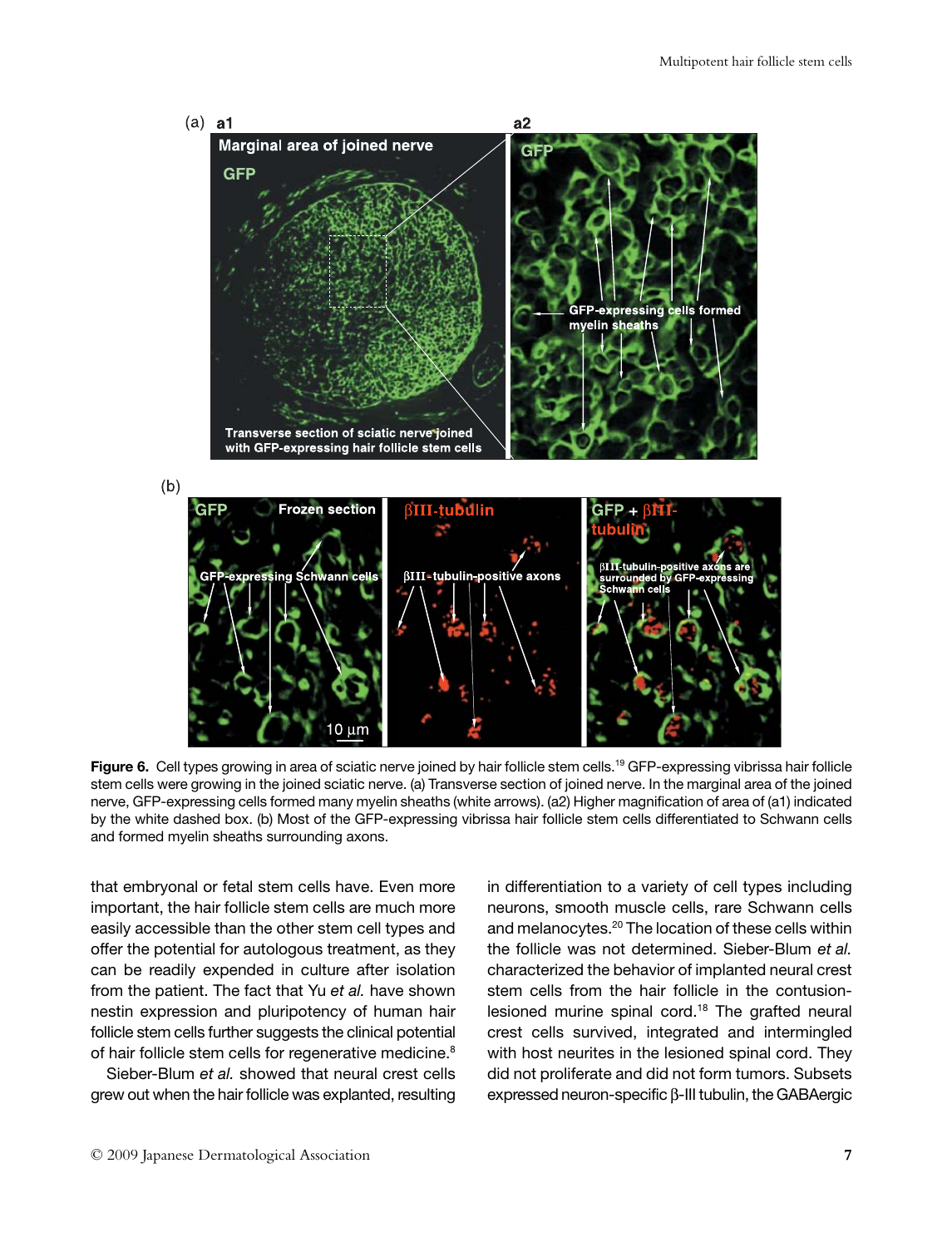marker glutamate decarboxylase 67 (GAD67), the oligodendrocyte marker, RIP, or myelin basic protein (MBP). However, glial fibrillary acidic protein (GFAP) was not detected by immunofluorence.

Toma *et al.* reported that multipotent adult stem cells isolated from mammalian skin dermis, termed skin-derived precursors (SKP), can proliferate and differentiate in culture to produce neurons, glia, smooth muscle cells and adipocytes.<sup>21</sup> This laboratory then observed that the SKP could form myelinating Schwann cells when injected into the injured sciatic nerve,<sup>22</sup> which is similar to our earlier results with hair follicle stem cells.<sup>19</sup> The same laboratory then showed that SKP could promote spinal cord repair. The SKP were released from skin by collagenase treatment of the skin which produced a mixture of cells.<sup>23</sup> The origin of the SKP within the skin is thus unclear. In contrast, our results presented here show that the hair follicle stem cells, a defined population, can functionally repair nerves and the spinal cord. It should also be noted that our studies, as well as the studies with SKP, used fluorescent proteins to track the transplanted cells, a technology pioneered in our laboratory.<sup>24</sup>

It is also important to note that the dermal papilla is a potential source of multipotent stem cells that may have use in regenerative medicine. For example, Jahoda's group has demonstrated that hair follicle dermal cells repopulate the mouse hematopoietic system,25 can differentiate into adipogenic and osteogenic lineages,<sup>26</sup> and participate in wound healing and induction.<sup>27</sup>

Hair follicle stem cells also have great potential for hair regeneration.<sup>1,28</sup>

# **ACKNOWLEDGEMENT**

This work was partially supported by the Kanagawa Nanbyo Foundation to Y. A.

Yasuyuki AMOH,<sup>1,2,3</sup> Lingna LI,<sup>2</sup> Kensei KATSUOKA,<sup>1</sup> Robert M. HOFFMAN<sup>2,3</sup>

1 *Department of Dermatology, Kitasato University School of Medicine, Sagamihara, Japan,* <sup>2</sup> *AntiCancer, and* <sup>3</sup> *Department of Surgery, University of California, San Diego, California, USA*

#### **REFERENCES**

1 Cotsarelis G. Epithelial stem cells: a folliculocentric view. *J Invest Dermatol* 2006; **126**: 1459–1468.

- 2 Cotsarelis G, Sun Tt, Lavker Rm. Label-retaining cells reside in the bulge area of pilosebaceous unit: implications for follicular stem cells, hair cycle, and skin carcinogenesis. *Cell* 1990; **61**: 1329–1337.
- 3 Ito M, Yang Z, Andl T *et al*. Wnt-dependent de novo hair follicle regeneration in adult mouse skin after wounding. *Nature* 2007; **447**: 316–320.
- 4 Li L, Mignone J, Yang M *et al*. Nestin expression in hair follicle sheath progenitor cells. *Proc Natl Acad Sci USA* 2003; **100**: 9958–9961.
- 5 Morris RJ, Liu Y, Marles L *et al*. Capturing and profiling adult hair follicle stem cells. *Nat Biotechnol* 2004; **22**: 411–417.
- 6 Tumbar T, Guasch G, Greco V *et al*. Defining the epithelial stem cell niche in skin. *Science* 2004; **303**: 359–363.
- 7 Rhee H, Polak L, Fuchs E. Lhx2 maintains stem cell character in hair follicles. *Science* 2006; **312**: 1946–1949.
- 8 Yu H, Fang D, Kumar SM, *et al*. Isolation of a novel population of multipotent adult stem cells from human hair follicles. *Am J Pathol* 2006; **168**: 1879–1888.
- 9 Li J, Greco V, Guasch G, Fuchs E, Mombaerts P. Mice cloned from skin cells. *Proc Natl Acad Sci USA* 2007; **104**: 2738–2743.
- 10 Blanpain C, Lowry We, Geoghegan A, Polak L, Fuchs E. Self-renewal, multipotency, and the existence of two cell populations within an epithelial stem cell niche. *Cell* 2004; **118**: 635–648.
- 11 Taylor G, Lehrer MS, Jensen PJ, Sun TT, Lavker RM. Involvement of follicular stem cells in forming not only the follicle but also the epidermis. *Cell* 2000; **102**: 451– 461.
- 12 Ito M, Liu Y, Yang Z *et al*. Stem cells in the hair follicle bulge contribute to wound repair but not to homeostasis of the epidermis. *Nat Med* 2005; **11**: 1351–1354.
- 13 Oshima H, Rochat A, Kedzia C, Kobayashi K, Barrandon Y. Morphogenesis and renewal of hair follicles from adult multipotent stem cells. *Cell* 2001; **104**: 233–245.
- 14 Toma JG, Akhavan M, Fernandes JL *et al*. Isolation of multipotent adult stem cells from the dermis of mammalian skin. *Nat Cell Biol* 2001; **3**: 778–784.
- 15 Amoh Y, Li L, Yang M *et al*. Nascent blood vessels in the skin arise from nestin-expressing hair follicle cells. *Proc Natl Acad Sci USA* 2004; **101**: 13291– 13295.
- 16 Amoh Y, Li L, Katsuoka K, Penman S, Hoffman RM. Multipotent nestin-positive, keratin-negative hairfollicle-bulge stem cells can form neurons. *Proc Natl Acad Sci USA* 2005; **102**: 5530–5534.
- 17 Mignone JL, Roig-Lopez JL, Fedtsova N *et al*. Neural potential of a stem cell population in the hair follicle. *Cell Cycle* 2007; **6**, 2161–2170.
- 18 Sieber-Blum M, Schnell L, Grim M, Hu YF, Schneider R, Schwab ME. Characterization of epidermal neural crest stem cell (EPI-NCSC) grafts in the lesioned spinal cord. *Mol Cell Neurosci* 2006; **32**, 67–81.